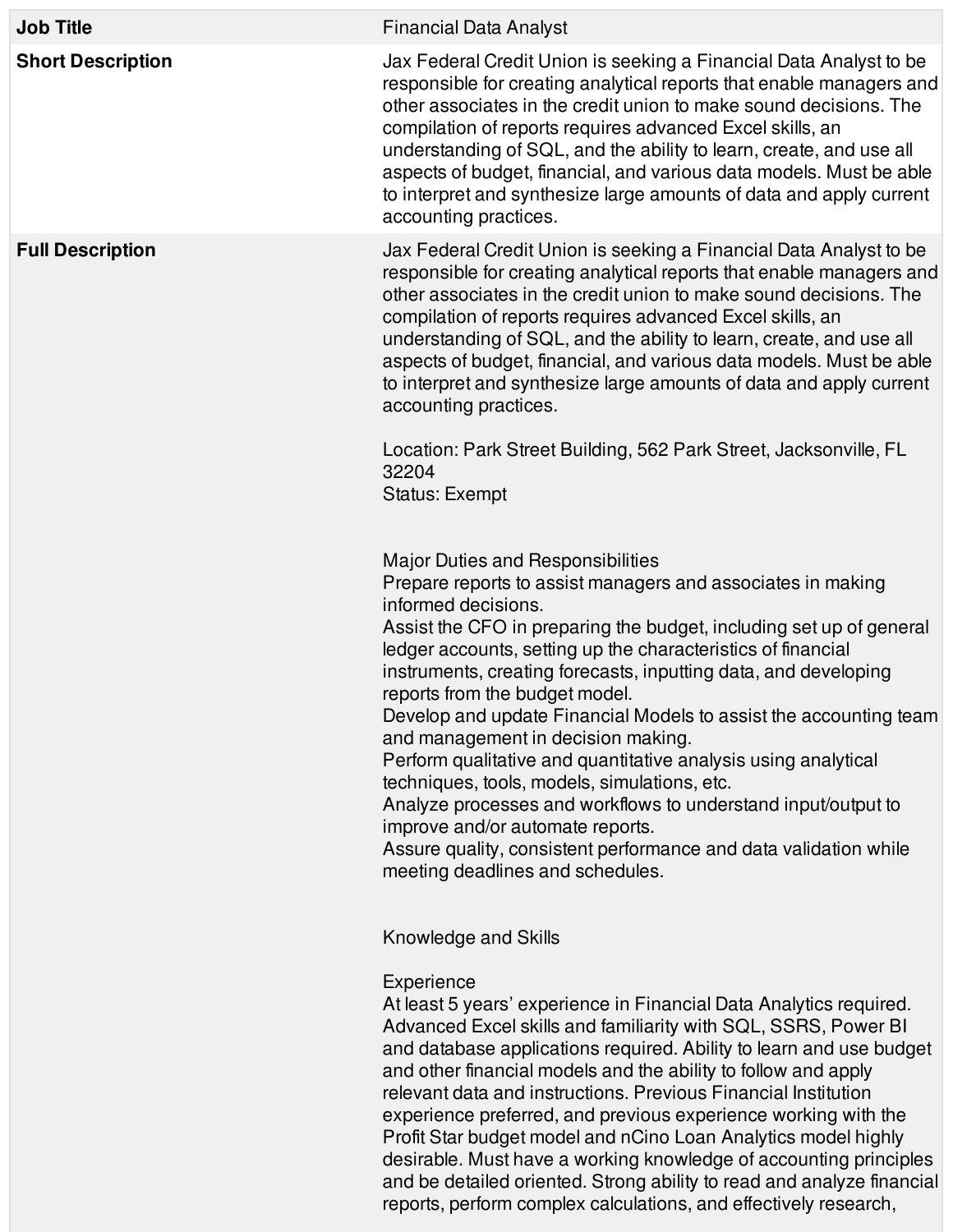analyze, and evaluate information to solve problems and achieve goals.

#### Education/Certifications/Licenses

Bachelor's degree (B. A.) in Finance, Accounting, or Data Analytics.

### Interpersonal Skills

A significant level of trust and diplomacy is required. In-depth dialogues, conversations and explanations with associates and managers and outside vendors of a sensitive and highly confidential nature is a normal part of the day-to-day experience. Communication can involve educating and/or advising others on matters of significance.

## Other Skills

Knowledge of generally accepted accounting principles, basic characteristics of financial assets and liabilities, business analytics and basic statistical analysis. Ability to work standard personal computers (including peripheral equipment), ten-key calculator, and various PC software. Strong organizational, analytical and presentation skills.

# ADA Requirements

### Physical Requirements

Is able to bend, sit, and stand in order to perform primarily sedentary work with limited physical exertion and occasional lifting of up to 10 lbs. Must be capable of climbing / descending stairs in an emergency situation. Must be able to operate routine office equipment including computer terminals and keyboards, telephones, copiers, facsimiles, and calculators. Must be able to routinely perform work on computer for an average of 6-8 hours per day, when necessary. Must be able to work extended hours or travel off site whenever required or requested by management. Must be capable of regular, reliable and timely attendance.

### Working Conditions

Must be able to routinely perform work indoors in climate-controlled private office with minimal noise.

### Mental and/or Emotional Requirements

Must be able to perform job functions independently or with limited supervision and work effectively either on own or as part of a team. Must be able to read and carry out various written instructions and follow oral instructions. Must be able to complete basic mathematical calculations, spell accurately, and understand computer basics. Must be able to speak clearly and deliver information in a logical and understandable sequence. Must be capable of dealing calmly and professionally with numerous different personalities from diverse cultures at various levels within and outside of the organization and demonstrate highest levels of customer service and discretion when dealing with the public. Must be able to perform responsibilities with composure under the stress of deadlines / requirements for extreme accuracy and quality and/or fast pace. Must be able to effectively handle multiple, simultaneous, and changing priorities. Must be capable of exercising highest level of discretion on both internal and